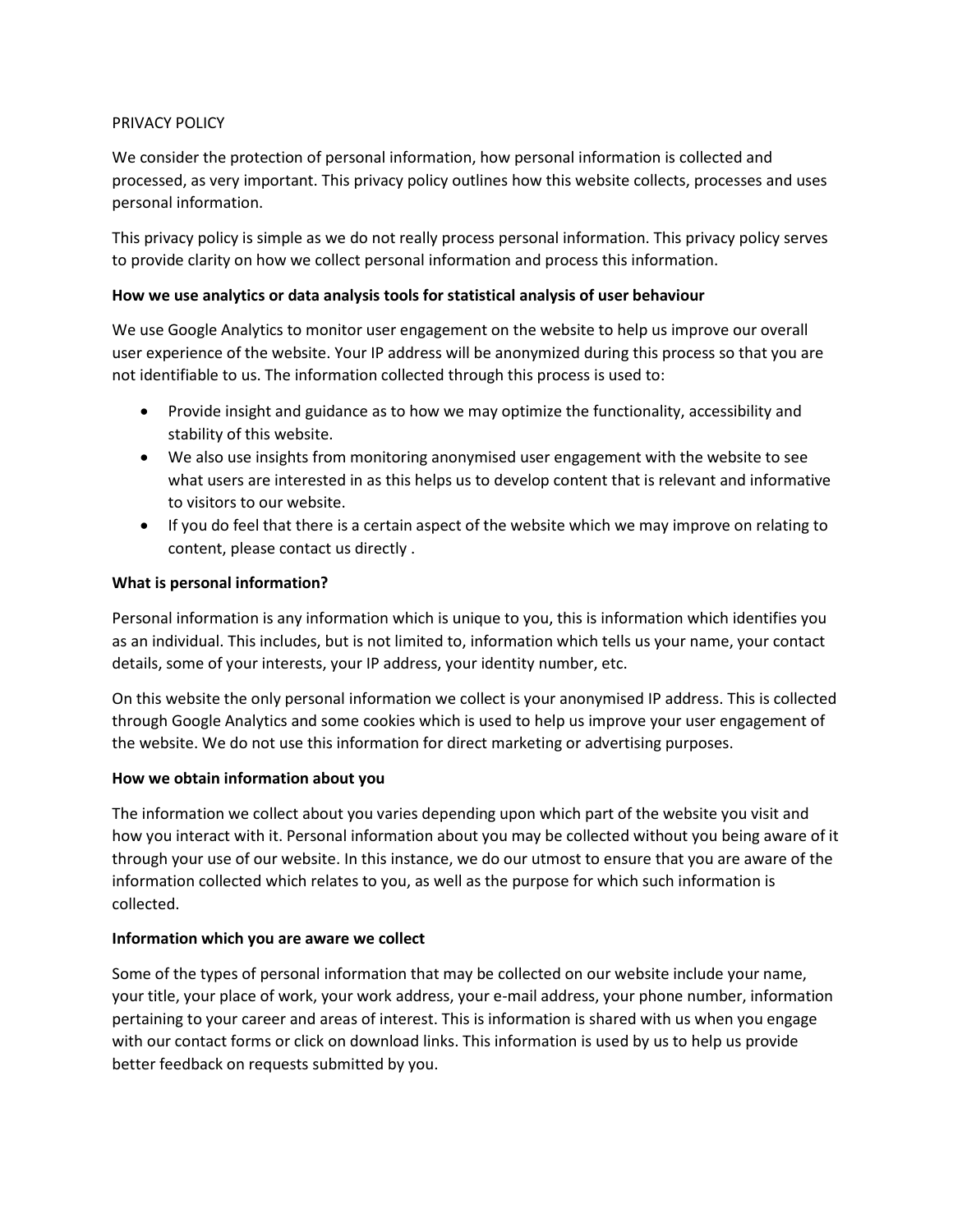We do not acquire more information about you than is necessary for us to provide our services efficiently.

# **What we do with your information**

The information which you provide us through the use of our website will be processed purely for the purposes provided to you at the point of collection or in this Privacy Policy, as an example we may use your personal information to contact you regarding information or important updates relating to an enquiry you submitted. We ensure all our employees are aware of their responsibilities to protect the privacy of your personal information and we have internal privacy policies and controls in place to safeguard your personal information.

- We do not share any personal information with third parties, unless required by law, and if we have consent from you.
- All information collected on the website, apart from information submitted directly by you, is anonymised.
- We do not resell or provide access to this information to any third party sites. If needed, we will only do so with the consent from you.
- We do share news content and important announcements on behalf of our clients and also sometimes share important insights from the Stone team. In the event that you are the recipient of such communication, you will be able to 'unsubscribe' from the communication and will not receive any communication going forward unless you subscribe directly.

### **Cookie policy – what are cookies and how do we use them**

We only use functional, or required cookies that are necessary for our website to function. These include cookies which are needed for Google Analytics to work. The information collected in this process is anonymised, or de-identified data, in other words we do not know who you are.

For more information on cookies and how to manage your cookie settings for safe browsing, please visit http://www.allaboutcookies.org/ (run by the Interactive Marketing Bureau) for some valuable information and guidance.

### **How we protect the information we process**

We have implemented privacy and security controls for the purpose of protecting the personal information we collect and to provide for the use thereof within our organisation. In the event of a security breach, and if sensitive information has been compromised, we will notify the affected person immediately and ensure that the necessary protocol is followed to secure the website.

### **Links to third party websites**

We might contain links to other websites belonging to third parties. We do not control the privacy practices of these other sites. You should therefore ensure, when you leave our site that you have read that third party site's privacy notice.

### **Changes to the Privacy Policy**